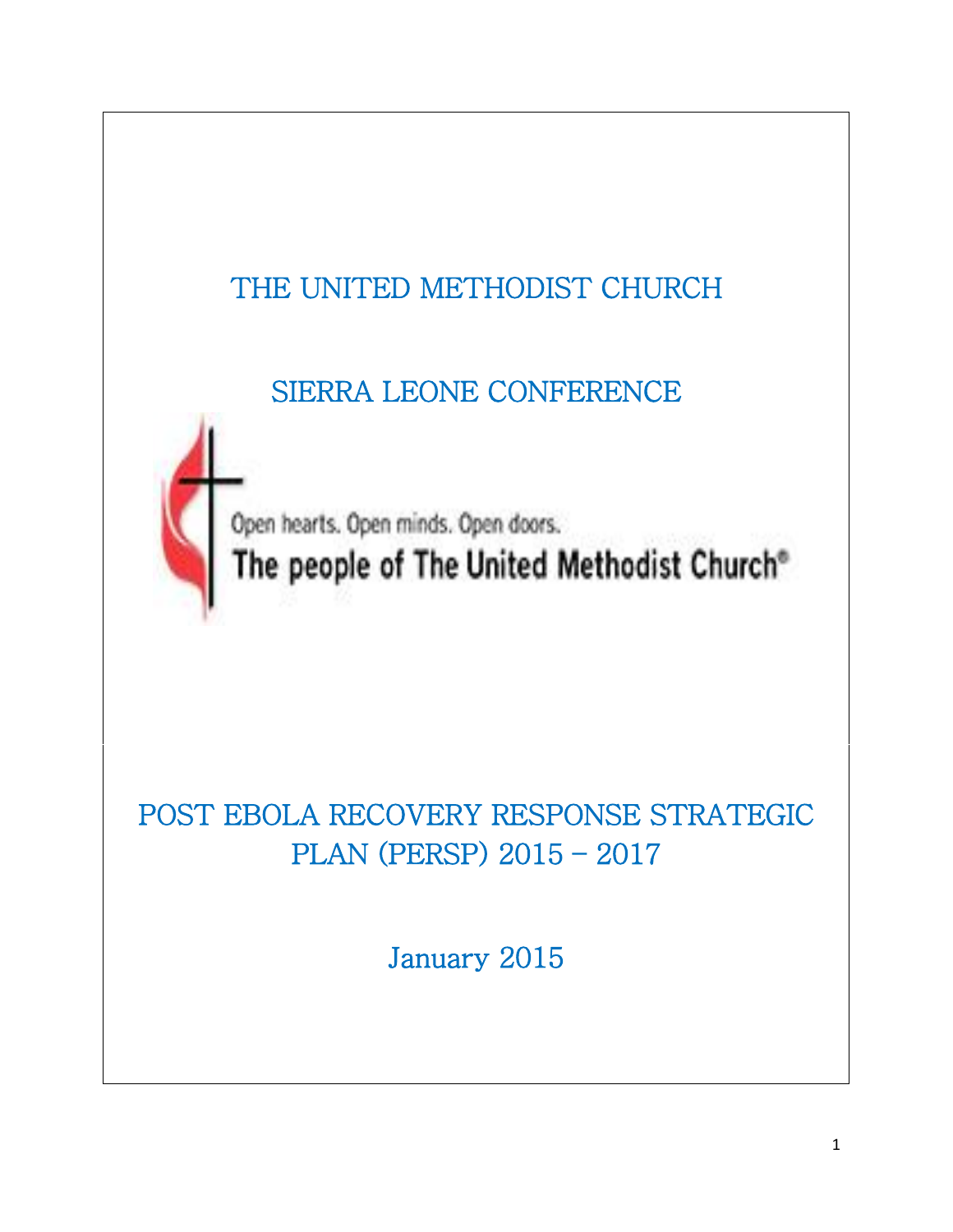### INTRODUCTION

News of Ebola outbreak in Sierra Leone was first reported in May 2014. From May to date, the disease has spread with such devastating consequences that it is now found in every political district in the country. A recent WHO report estimated the total number of Ebola cases (as of January 12, 2015) at over 21,329, including 8,444 deaths from the three most affected West African countries— Guinea, Liberia and Sierra Leone, with Sierra Leone bearing the heaviest toll. WHO estimated that in Sierra Leone alone, over 3,000 people had died of the disease including 11 medical doctors and 120 other health workers. Who also reported that while cases in Guinea and Liberia seemed to stabilize, the numbers in Sierra Leone kept rising, leaving the country in the grip of the disease.

## IMPACT OF EBOLA

The disease has caused such devastating social and economic consequences that today everyone lives in a state of fear and intimidation. The whole nation has been largely isolated by the international community as countries imposed travel band on Sierra Leoneans for fear of spreading the disease. Sierra Leoneans now live in a state of shame and embarrassment, loss, pain, grief, panic, suspicion and superstitions

The nation's economy has been seriously affected as prices of essential items continue to hike every day. Some of our people are lost their jobs as institutions close down. Others are receiving less working hours and therefore less salaries while others have been asked to stay home without salary.

The educational system has been affected. Since the outbreak of the disease, a nationwide closure of all educational institutions was imposed by government in an effort to contain the spread the disease. Schools and colleges would have reopened in September 2014 which is usually the beginning of the new school year but five months on, it is still not clear when schools and colleges will reopen. This places our children's education at risk. However, Government's announcement of reopening schools in March brings some hope that there is light at the end of the tunnel.

Ebola made serious negative impacts on religious and social activities including the cancellation of pilgrimage to the holy land, ban on huge church gatherings and ban on public gatherings such as cinemas and foot ball matches.

Until November 2014, Ebola treatment centers were overwhelmed with the influx of Ebola patients. Inadequate care and food supply for quarantine families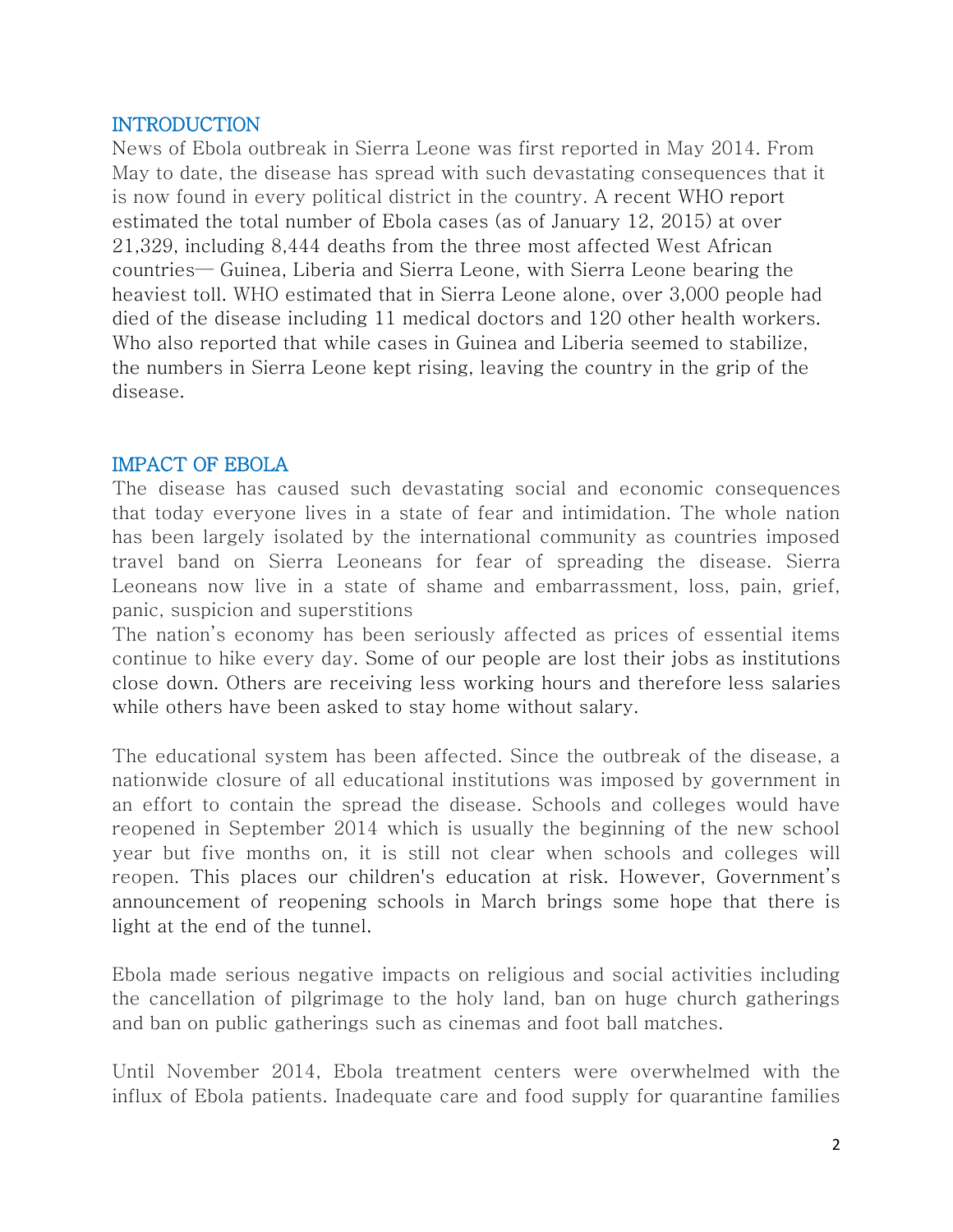forced people to escape from these quarantine homes and holding centers to go in search of food thereby mingling with the population and spreading the disease to other persons in the communities.

But perhaps most scary of it all is the alarming rate of health workers who lost their lives to the disease. As of December 2014, the country has lost eleven medical doctors to Ebola. In a country with less than 150 doctors, this was certainly a huge blow to our health system.

By July 2014, WHO, MSF, the U.S. CDC, and other international health organizations who are on the "front lines" of the Ebola epidemic contented that the situation was out of control, and without major engagement from the international community, the situation would only get worse. Every attempt to curb the virus including, isolation of patients, isolation of whole regions, suspension of international flights etc. yielded very little result. Border closures, flight bans and mass quarantines proved ineffective. The alarming rate of spread of the disease and death due to Ebola placed our ailing and fragile health system into serious disrepute. According to WHO report, Sierra Leone "lacks the health care workers it needs to monitor potential carriers and train communities in how to avoid catching the disease. People in contact with the sick evaded surveillance, moving at will and hiding their illnesses until they infected others in turn. Whole villages, stricken by fear, repeatedly shut themselves off for days or weeks, giving the virus more opportunities to whip around and skip to other places". At the initial stage of the outbreak, there was only one Ebola testing and treatment center in the the country. Patients and blood samples from suspeted Ebola patients were moved across the country to this one testing Center in Kenema each day. The limited number of trained and skilled testing staff in the country became overwhelmed with the magnitude of tests they have to do each day. As a result, patients had to wait for days for them to know their status. This period of waiting was argonizing and the fear of a positive result often caused patients to escape the rather loose "isolation units"

The Sierra health infrastructure completely collapsed and threw the government into a massive confusion as the country had no idea how to handle the situation. It was only after the declaration of Ebola as a health emergency and an appeal to the international community by the President Ernest Bai Koroma that a more intentional and robust international assistance started trickling in.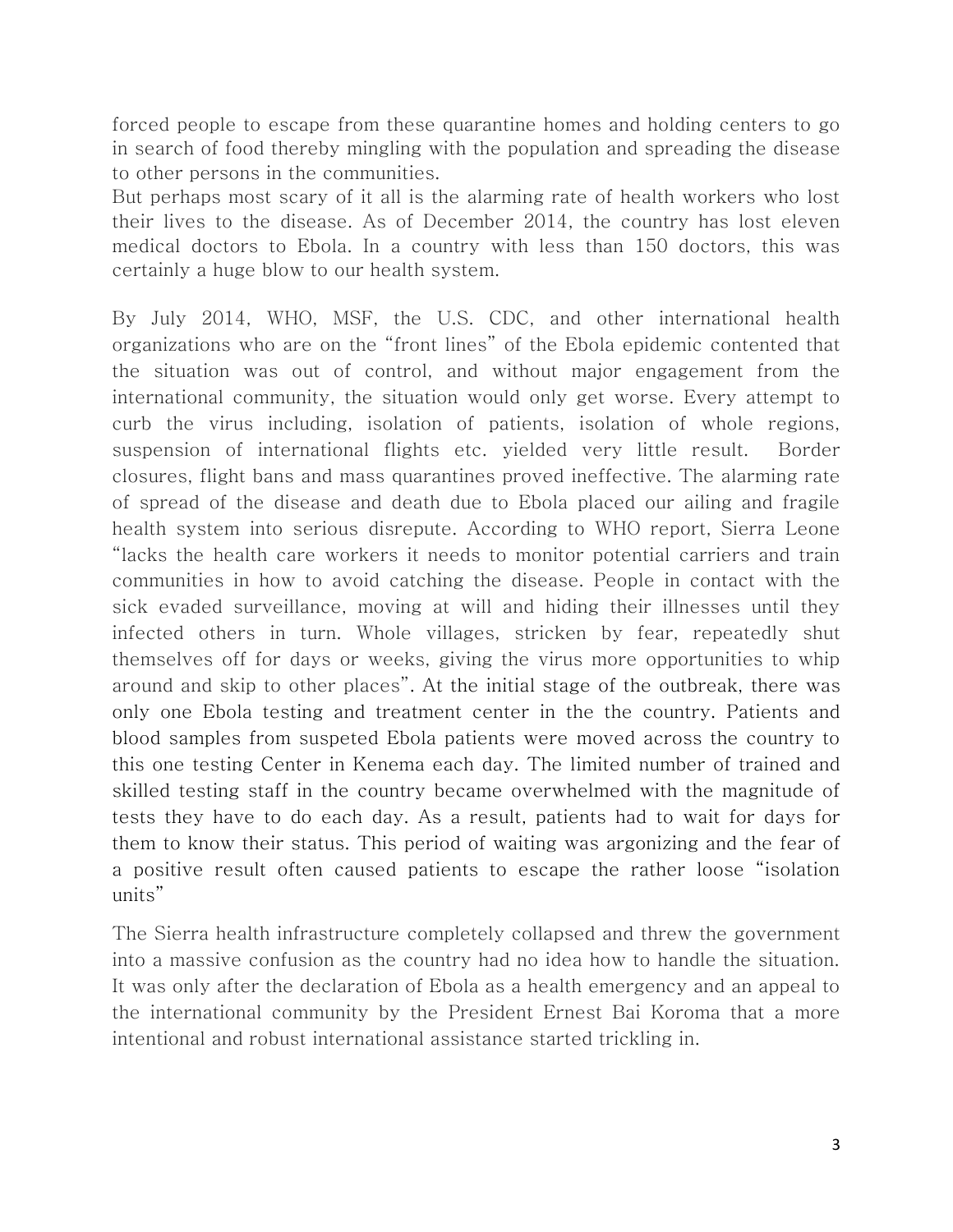### **Challenges**

Ebola broke out in the country when no one was prepared for it. In its attempt to respond to the outbreak, government inadvertently sent out conflicting and often counterproductive information at the initial stages of the outbreak. Some of the media Ebola messaging created fear, panic, and confusion that lead to an atmosphere of hopelessness and denial among the people. In Kailahun, the epicenter of the disease where whole families were being wiped out, there was a massive loss of trust in the government health personnel and the police. Most of the people became hostile to both the health personnel and police whom they thought were more of a threat to their lives than the disease itself. Others fearing forced arrest fled into the forests.

A major psycho-social imapct of the Ebola Virus Disease is that once patients tested positive, their social status immediately droped. They were more or less treated like mere criminals. In the vast majority of cases, relatives of suspected patients hardly ever set eyes on their loved ones from the day they were taken into isolation until their death and burial, most often in mass graves where family members would never know. These are the hard realities with which Sierra Leoneans had to contend with.

Repackaging the Ebola prevention and containment messaging is therefore a critical tool if the fight to eradicate Ebola must be won.

Eight months since the outbreak of the disease, there are still huge pockets of the population that deny the reality of Ebola often ascribing the high death rate to witchcraft and other factors.

Perhaps, the greatest challenge in the fight against Ebola is that vast portions of the population still adhere to traditional and cultural practices especially in the burial of their loved ones. Washing of bodies of the dead is a practice that cuts across every tribe in Sierra Leone and this places our people at high risk since this is the stage that the virus actually becomes virulent.

In its Accelerated Ebola Virus Response plan (July 24, 2014), the government presented several reasons why the virus has continued to spread with such alarming speed;

• Inadequate understanding within the communities of the EVD as this is the first major outbreak reported in Sierra Leone.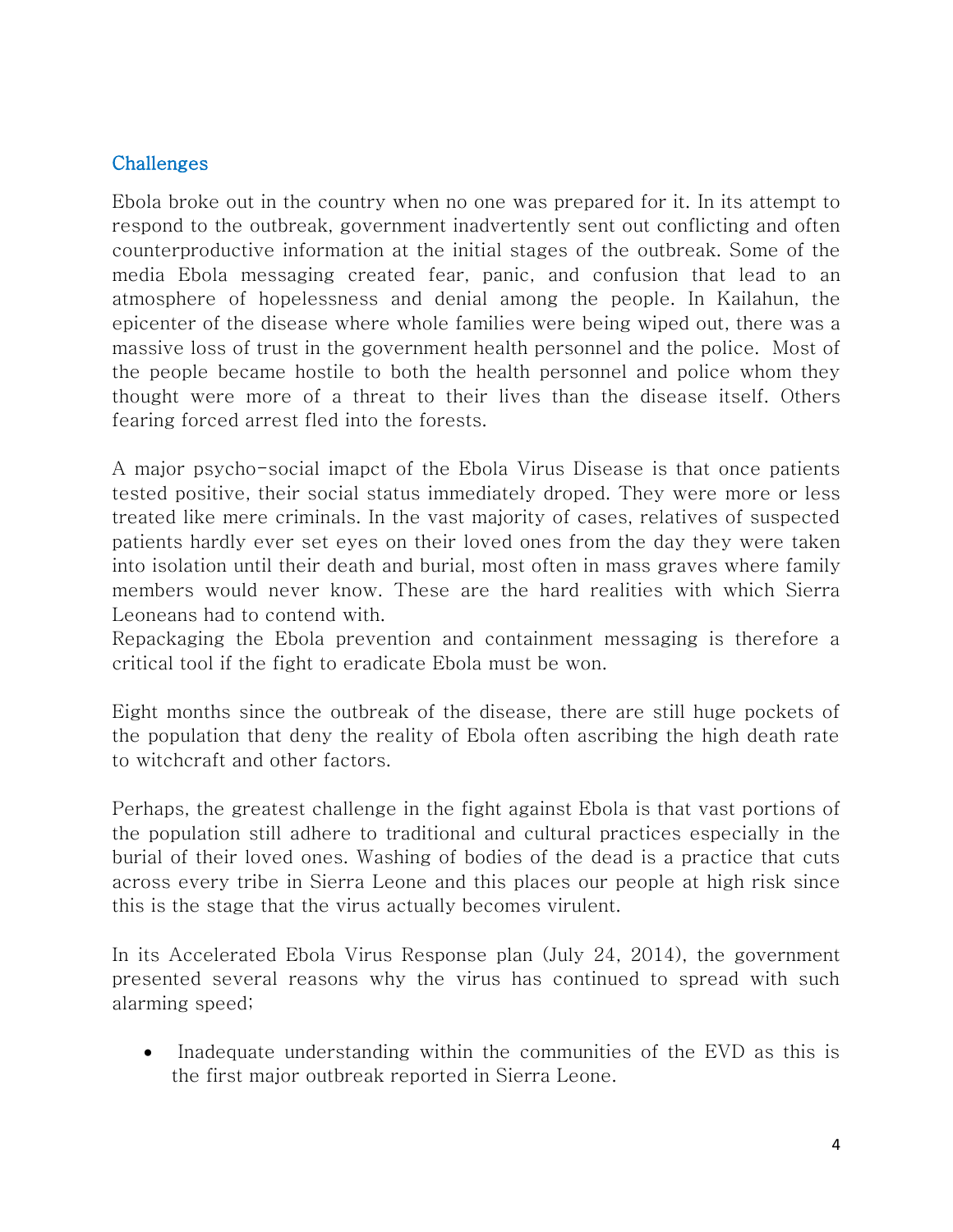- Lack of experience among healthcare workers and limited capacities for rapid response.
- High exposure to Ebola virus in the communities through household care and customary burial procedures. This has resulted in a high level of community deaths leading to panic and anxiety.
- Denial, mistrust and rejection of proposed public health interventions arising from misinterpretation of the cause of the new disease.
- Fear of the disease by frontline health workers leading to either suboptimal care for patients or substandard implementation of protective measures.
- Close community ties and movement within and across borders has led to difficulties in tracing and following up of contacts for the three countries.
- This outbreak poses serious challenges in terms of human capacity, financial, operational and logistics requirements and threatens national and international health.

## The United Methodist response to Ebola

Through the *United Methodist Church Ebola response Initiative* funded by the United Methodist Committee on Relief (UMCOR), an interfaith response - the Religious Leaders Task Force on Ebola was initiated on July 16, 2014. This Task Force provided an opportunity for an interfaith response to the disease in ways that had never being conceived.

The Religious Leaders Task Force on Ebola immediately adopted a "quick impact response" that have had a wider and more positive impact on the nation. In fact, the Religious Leaders Task Force was the first faith based organization that actually rang the alarm bell signaling the seriousness of the EVD. At a press conference, attended by the only TV station in the country-SLBCTV and the major local tabloids in the country, the Religious Leaders Task Force on Ebola called on government to urgently put in place intentional measures to address the issues posed by the disease including and most importantly, a declaration of Ebola as a national health emergency.

The work of the Religious Leaders Task Force focuses primarily on the following initiatives;

1. Aggressive and nationwide media Ebola messaging

• Intentional radio and TV programs aimed at creating awareness, sensitization and education of all Sierra Leoneans on the causes,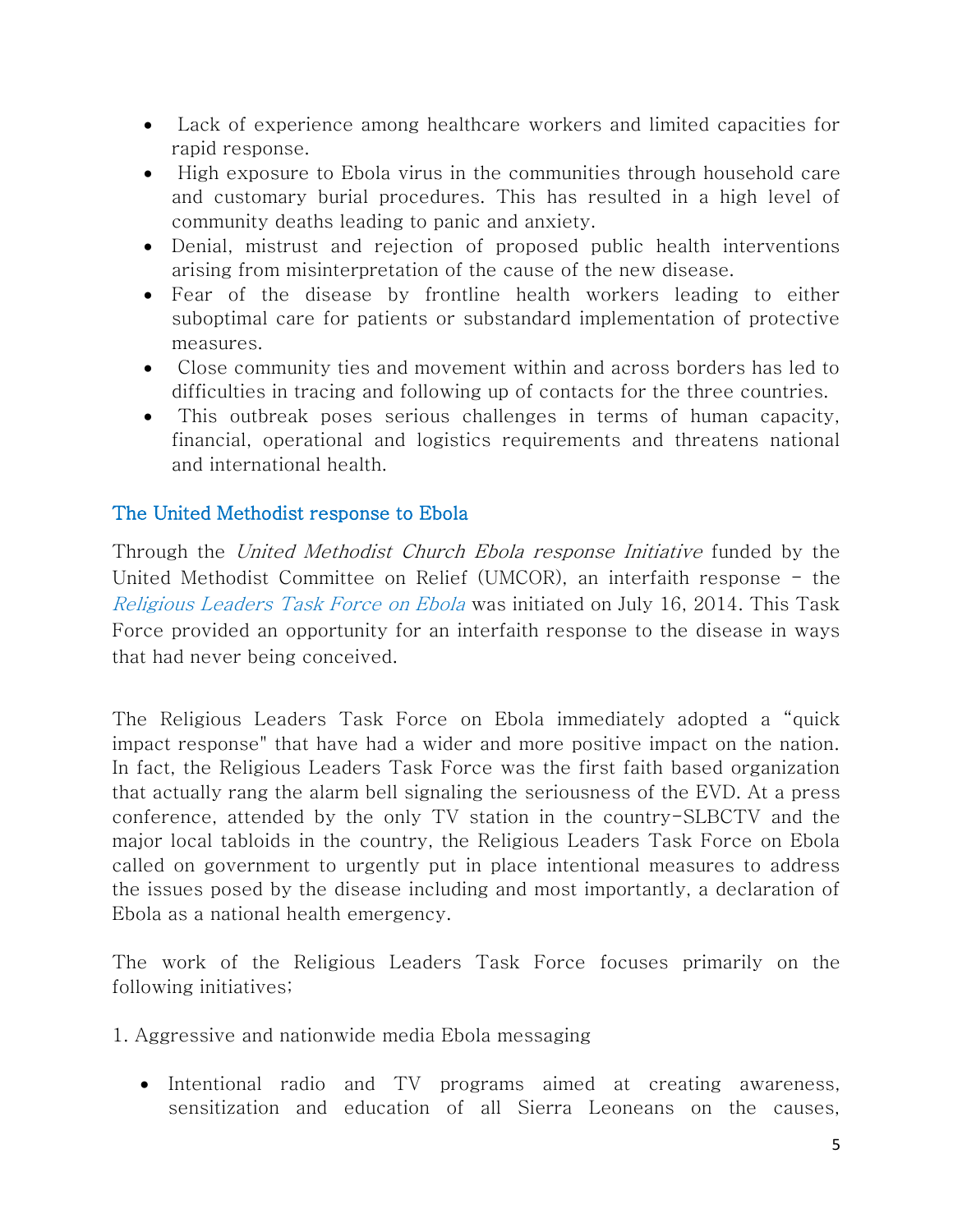symptoms and prevention of Ebola. These were done through panel discussions, announcements, songs and jingles in many major radio stations in the country.

- Recorded messages on Ebola prevention for dissemination to all district Headquarters and major towns and villages throughout the country on CDs. Engage volunteer young people and provide them with T-shirts bearing the slogan "Ebola can be prevented" vehicles with CD players, microphones and loud speakers.
- Work with Paramount Chiefs and other community leaders to propagate Ebola prevention message throughout their chiefdoms
- Printing and distribution of T-shirts, banners, stickers with Ebola prevention messages in all 14 political District headquarter towns targeting the literate population so they in turn would teach the illiterate members of their communities.
- 2. Aggressive training of religious leaders and health workers of faith based Health facilities. We organized two nation-wide regional trainings on Ebola awareness, sensitization and Education. First training Session was held in Bo July 16 and 17 for 100 religious leaders and health workers from Faith based health institutions in the South and Eastern Regions. The second leg of training took place in Freetown August 5 and 6 for 120 religious Leaders and health workers in faith based health institutions in the West region.

3. We engaged in intentional advocacy and networking programs with other stake holders to urge government to:

- Declare Ebola an emergency in the country so the international community could come in and help the country develop a more robust response to the epidemic.
- Develop a nationally coordinated, accurate, credible, consistent and effective approach in responding to the threat posed by Ebola.
- Intensify training of religious leaders and health staff on Ebola and provide adequate protective gears for vulnerable health workers throughout the country.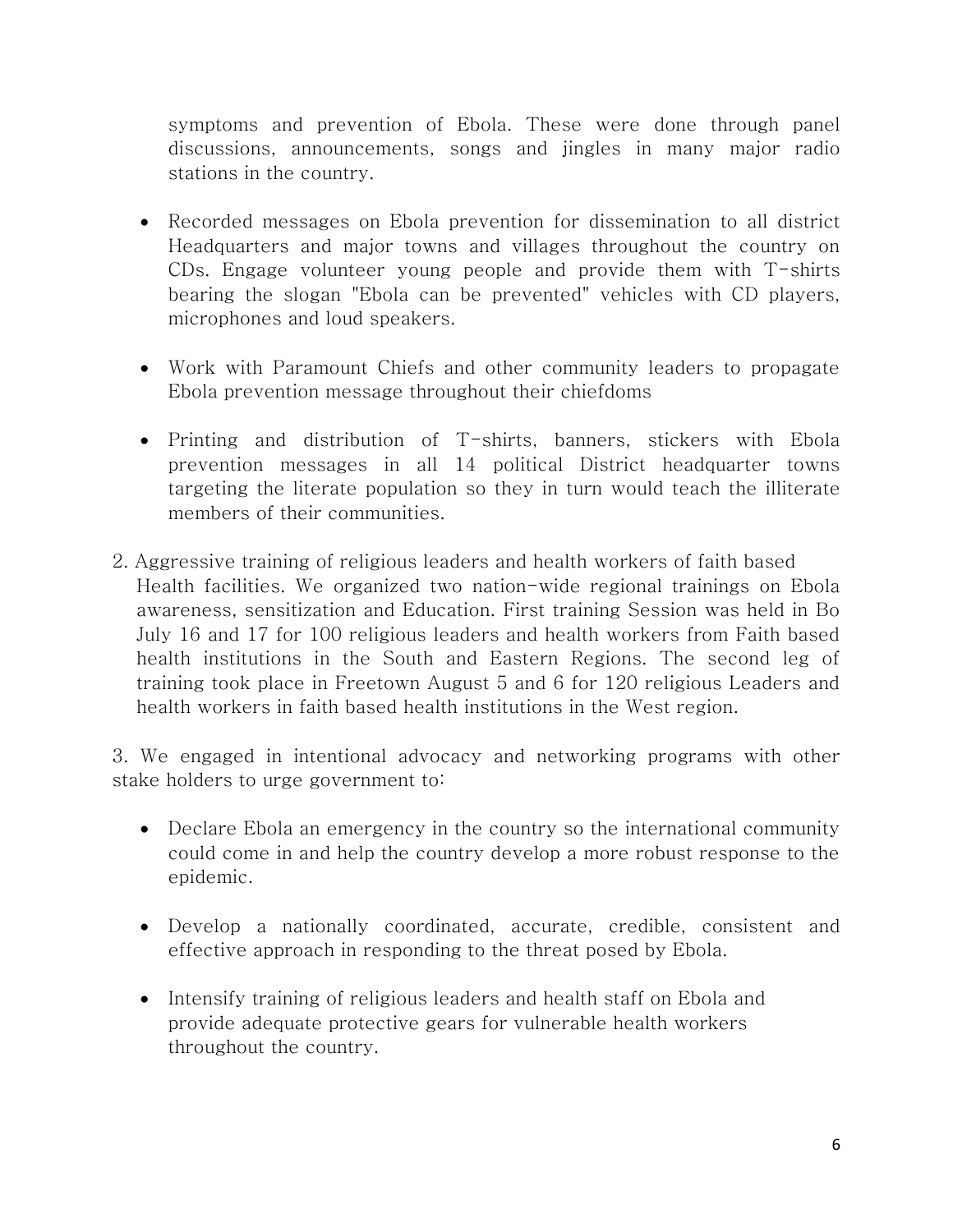- Expand Ebola testing centers to all District Headquarter towns and provide adequate infrastructure such as ambulances to facilitate the free and expeditious movement of suspected cases to the nearest testing/treatment centers.
- Momentarily restrict free movement of people from infected to non infected areas and verse versa.
- Our work focused on increasing community awareness and education especially at the grass root level. Our goal was to teach our people not to come in contact with infected and suspected infected individuals.
- In partnership with World vision and the Religious Leaders Task Force on Ebola, we lobbied with government to ensure that "last respect" (dignified burial) for all who die of Ebola go hand in hand with "safe burial".
- In partnership with World Vision, CRS, the Religious Leaders Task Force on Ebola, we distributed 300 bags of rice, 300 gallons of cooking oil, 300 gallons of liquid soap and quantities of assorted items including sugar, milk etc. to over 300 families in quarantine homes and persons with disabilities in the most Ebola infested areas – Freetown (rural and Urban), Port Loko and Moyamba districts.

In addition to the above, the United Methodist Church Ebola Response Program also adopted a number of response strategies that tremendously helped to reduce Ebola infection and transmission in our ten Health facilities in the country. These include;

- Two sessions of intensive training of our more than 200 health workers (doctors, Nurses and support staff) in Ebola awareness, prevention and psychosocial education focusing primarily on the use and removal of sanitary gloves and PPE kits.
- Provision of adequate PPE kits and other Ebola consumables to all our health centers throughout the country.
- Maintenance of a sanitary environment through routine cleaning, and fumigation of four of our health facilities that had incidences of Ebola cases, namely, Manjama health center Mercy hospital, Rotifunk hospital and Kissy General hospital.
- Follow up trainings and surveillance through a case by case unannounced visits to ensure that basic prevention procedures were being practiced in all our health centers.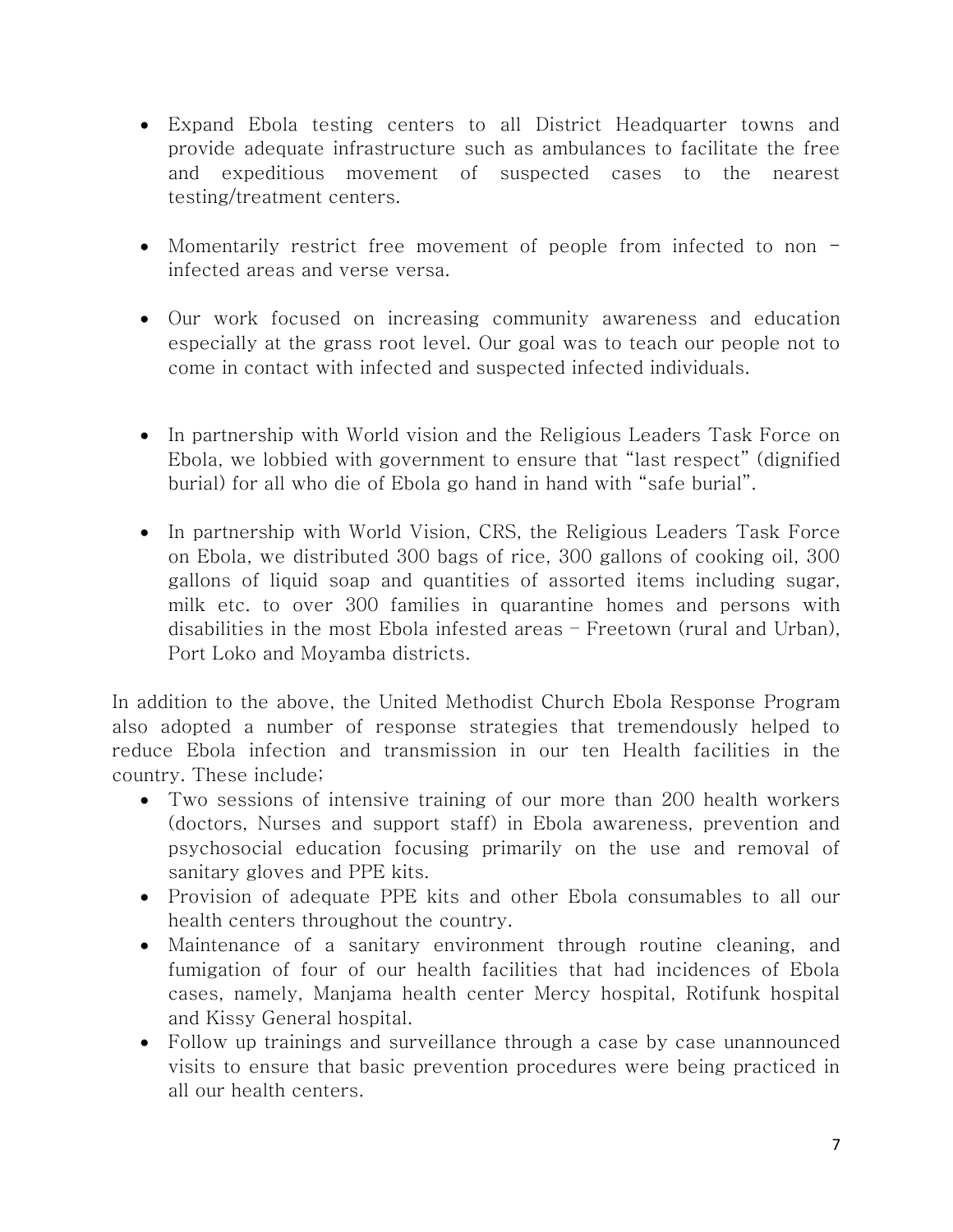- Provision of ambulances in two of our hospitals Mercy and Kissy general hospital to swiftly transfer suspected Ebola patients to testing and treatment centers.
- Provision of regular supply of essential drugs to all our health facilities that remained opened throughout the Ebola epidemic so that they could ably respond to both Ebola and other non-Ebola health problems.
- Provision of Bio medical test equipment and other essential Ebola and non Ebola related drugs and consumables to seven (7) major government health facilities in the country.
- Provided salary support for all our health workers as health facilities lost the capacity to raise sufficient income to pay staff salaries.
- Provided food support to all health workers in our ten health institutions in the country.
- Maintained a high level of best practices which resulted in one of the lowest Ebola deaths (three health workers and one patient) compared to other health facilities in the country.
- Through support from our various Mission partners, we are able to provide food to congregations and staff working in all United Methodist institutions across the country:
	- The United Methodist Women's Department and the United Methodist Women Regional Missionary initiative distributed substantial quantities of food items rice, cooking oil, onions etc. to women and children in the most vulnerable communities in the country.
	- The Community Empowerment for Livelihood and Development (CELAD) distributed food items to all communities serviced by the project.
	- The Department of Youth and Young Adults Ministry in collaboration with the United Methodist Women's Regional Missionary initiative for young people carried out a nation-wide Ebola sensitization and education including distribution of food to quarantine and other vulnerable families.
	- The Department of children's ministry conducted seminars on Ebola prevention among children for Sunday school teachers in the Western district to prevent spread of Ebola among children in the church.
	- Through the "Church to Church Ebola Talk" the Bishop engaged the whole church in a conference wide preaching and teaching mission on Ebola prevention focusing on places where Ebola infection and death toll was having the greatest impact on the lives of people.

The good news is that while many health facilities (both private and government) closed down during the peak Ebola infection period, six of our health facilities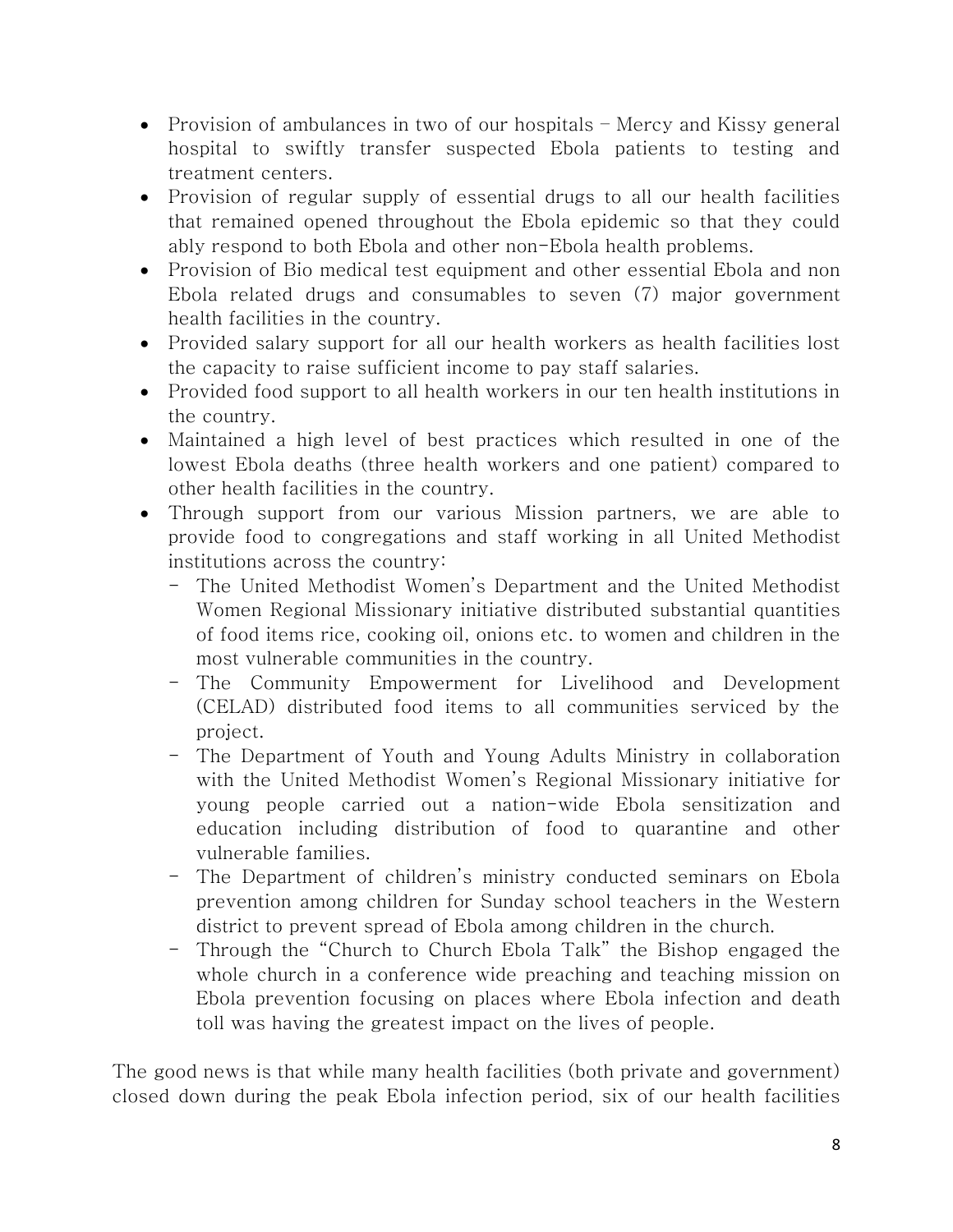have remained opened throughout the epidemic providing needed health care services to a population that had lost every hope of survival. In the midst of what became a hopeless situation, our health facilities became the hope for the people.

# The United Methodist Post Ebola Recovery Strategic Plan (PERSP)

As of date, we have more than a dozen international Governmental and Nongovernmental organizations operating in the country. They include, WHO, UNICEF, MSF, World Vision, CRS, UMCOR, ECOWAS, AU, United States of America, Britain, Cuba, China etc. and other National non-government organizations. As a result of the expertise and huge resources invested by these organizations, the rate of infection and death has shown dramatic reduction in the last four months (October 2014 to January 2015). Many Ebola patients are now being discharged from treatment centers. This is good news and certainly a reason to believe that with political willingness and intentional efforts from all concerned, the disease will soon be history not only in Sierra Leone but in West Africa as a whole.

However, while treatment continues to be the focus of government and other key stake holders, care for children orphaned by Ebola and many of the sick in quarantine homes remain largely neglected. More emphasis is being placed on prevention and treatment than on care for these vulnerable group of people. Cracks in the food distribution system organized by the National Ebola Response Committee (NERC) have resulted to some quarantine communities getting more and regular food supply than others. In the quarantine homes, basic needs such as food and water are in short supply. This is the reason why many Ebola patients break bounds and sneak from the quarantine homes to seek food and other basic needs, and in the process, spread the disease even more.

The case of children orphaned by Ebola and the many girls who are now becoming mothers because they are not going to school are certainly major post Ebola concerns.

It is clearly evident that, like the decade long rebel war, Sierra Leone will be faced with endemic challenges when Ebola is eventually eradicated as is already the case now.

As a result of the above, the United Methodist Church has visioned the following post Ebola initiatives to be implemented in the next three years (2015 2017).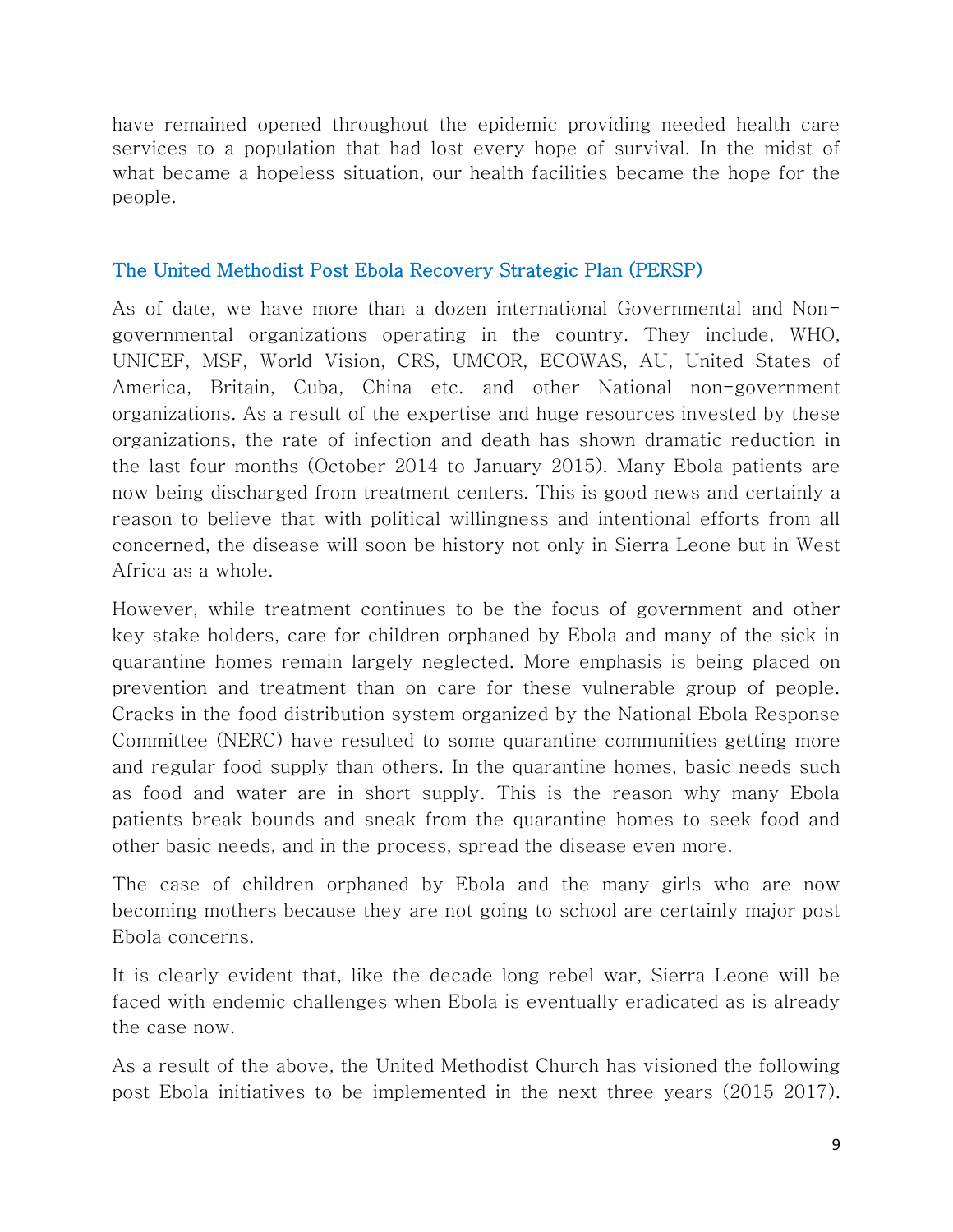During the height of the Ebola epidemic, when bodies of Ebola victims were dumped in mass graves, the much attention was paid to "Safe and dignified burial". With "safe and dignified burial now behind us, focus should now be placed on "Safe and Dignified life".

In line with this, the United Methodist post Ebola recovery strategy will focus on the following four key words; Prevention, Advocacy, Restoration, and Care (PARC). The goal is to protect, honour, uphold and restore the dignity and value of every human being affected and unaffected by Ebola.

The key catch word will be ENGAGEMENT. We will work towards engaging every facet of the Sierra Leone community- grassroots, village, religious leaders, the school system and relevant NGOs operating in the country.

1. Health Care One major learning experience from the Ebola epidemic is that it opened our eyes to the serious cracks in our national health system. As a church, our first priority in this area is to transform our ongoing health care delivery system into a robust first class health care system in the country based on the principles of best practices, accountability, transparency and sustainability.

Our first goal is to reopen the four other health clinics that we shut down during the heat of the Ebola epidemic as a way of protecting our vulnerable health workers in these facilities. The plan is for the conference health team to visit and make on the spot assessment of the needs in these facilities and work towards equipping these centers so they are well positioned to handle any health challenge that may occur when they are finally reopened.

We plan putting in place an effective and efficient ambulance service in three of our major health facilities that will provide for the swift movement of patients from home to hospital and from hospital to referral health centers.

We will also engage improving on the current staffing levels through intentional recruitment/training of qualified, efficient, committed, dedicated and compassionate health workers including primarily doctors, Nurses and pharmacy and laboratory technicians; provide high quality, accessible and affordable drugs; maintain a sanitary and professional patient friendly health care environment (physical and administrative); upgrade all our four major hospitals with effective diagnostic laboratories, radiology, surgical and physiotherapy units; provide efficient and high quality water supply and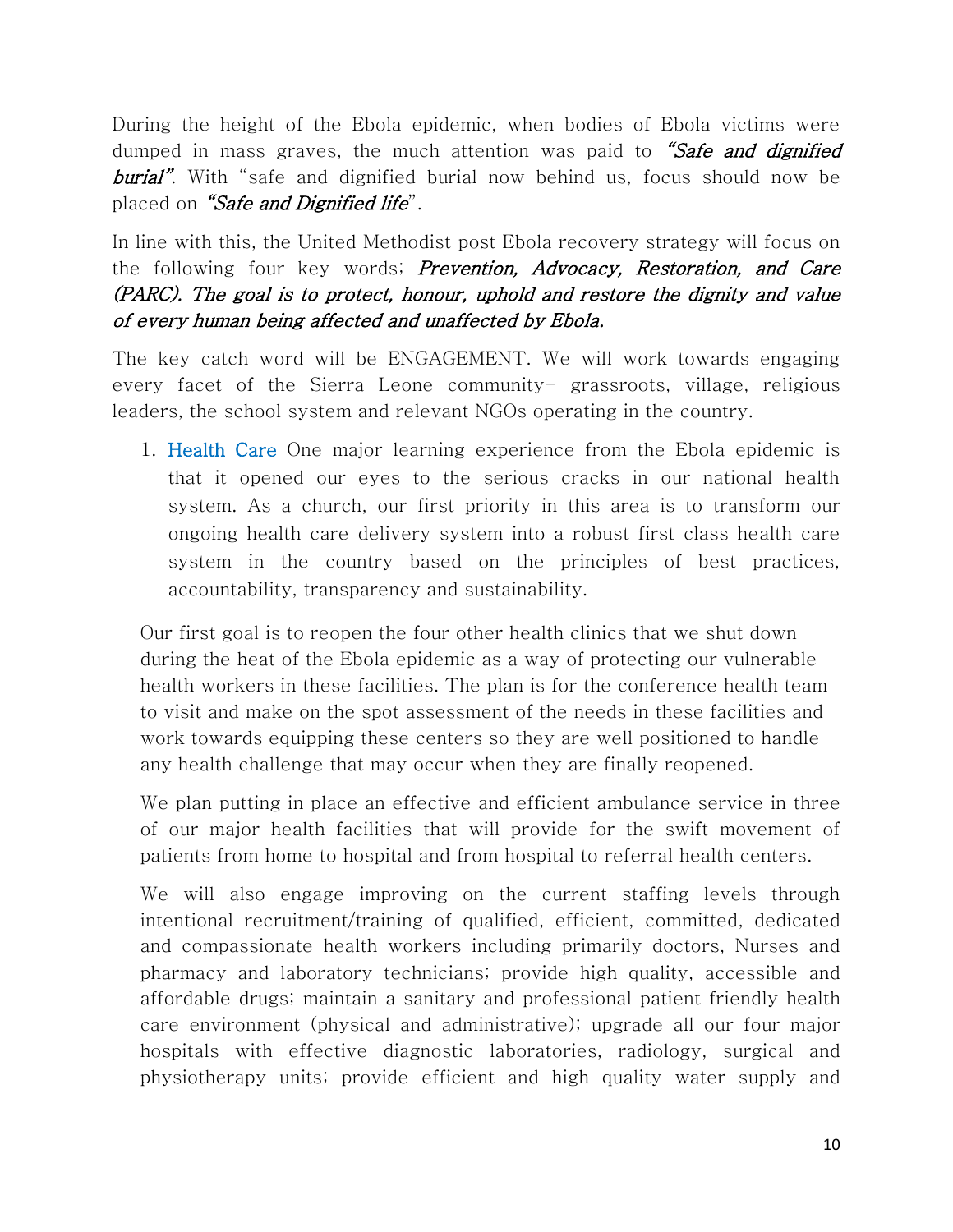electricity, and empower local health management Boards to function more efficiently and effectively

A major change in our current health priorities will involve the Mercy hospital. Instead of relocating the hospital to Manjama, the new vision we are proposing to our HCW partners is to build an all in one three story hospital complex building opposite the present Mercy hospital at the Urban Ministries compound in Bo, fully equipped with surgical, radiology, clinical laboratory, physiotherapy unit, pharmacy, offices and admitting wards. An alternative will be to adopt a more cost effective rehabilitation and expansion of the current hospital building towards the laboratory to house the various units mentioned above as well as create additional and separate admitting wards for children, male and female admitting wards.

With MSF now closing down most of its operations in the country, especially the Gondama health center, the need to improve the facilities and services at Mercy becomes even more compelling.

We are also in the process of establishing a School of Nursing on the same premises. The Mercy hospital will provide students with the much needed hands on practical skills and experiences required of professional health workers. The goal is to work with HCW and UMCOR to seek financial support from ASHA (American Schools and Hospitals Abroad) and other partners through an appropriate grant proposal.

2. Integrated Community based Health Care program (CBHC) The Missions and development program and the health program will work together to develop an integrated Community Based program that will ensure water and environmental sanitation, food security, nutrition and continuing Malaria/Ebola prevention, education and treatment. While Ebola infection rates appear to be [leveling off](http://www.newsweek.com/ebola-could-be-levelling-sierra-leone-who-297831) in the country, Sierra Leone has already started experiencing the long term post Ebola challenges as evidenced in the current food (rice) shortage and economic hardship in the country. The Food & Agriculture Organization (FAO) and the World Food Program (December 17) estimate that 120,000 Sierra Leoneans are already "[food insecure](http://www.who.int/trade/glossary/story028/en/)" as a result of Ebola. This means Sierra Leoneans neither have the food they need nor are able to buy it. By March, the report predicts, the number will rise to 280,000.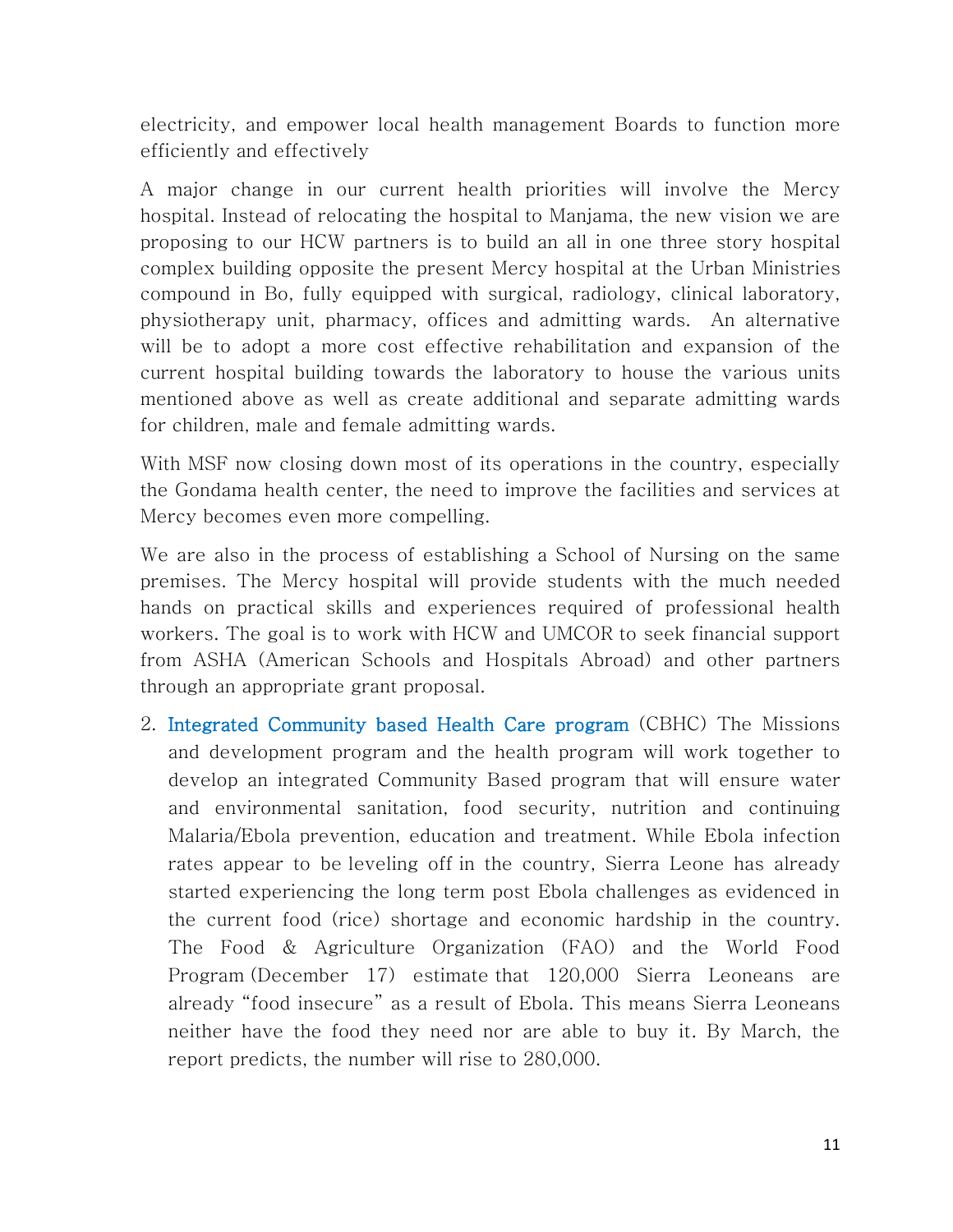The Ebola outbreak has taken the greatest human toll in Sierra Leone compared to the other neighbouring countries of Liberia and Guinea. Like in the decade long rebel war, most of those who have died constitute the farming/agricultural community. And in a country where peasant agriculture continues to be the dominant means of livelihood and where human beings provide more than 90 percent of the agricultural labour force, Sierra Leone is likely to face a huge food crisis in the coming years.

Closely related with food security is the high rate of malnutrition amongst children. About 80% of the food generally eating in Sierra Leone comprises carbohydrate. The goal is to work with rural communities to empower parents especially mothers to grow protein rich food stuff such as Bennie seed, maize and vegetable crops that can be locally processed into baby and children's food.

Our goal is to work with the United Methodist Committee on Relief (UMCOR and other international agencies to develop a robust agricultural development plan that will seek to address this looming food insecurity crisis. Included in this plan will also be the production of health providing crops and animal products such as Moringa and honey.

- 3. The United Methodist University Providing high quality accessible and affordable post-secondary education through the establishment of the United Methodist University. The goal is that by 2016, at least three schools of the university – Theology, Nursing and Agriculture will be established. It is hoped that the school of Agriculture will play a major and leading role in our food security development goal. Infrastructure for housing these schools are near completion. Aggressive efforts are now in place for furniture and other equipment and teaching/learning resources. Plans for accreditation of the University from the Tertiary Education Commission of Sierra Leone are almost complete and the infrastructure for the Schools of theology and Nursing are near completion.
- 4. Primary and Secondary education Improving on our current primary and secondary educational system through construction of a few primary schools in the most needy communities, rehabilitation and equipping of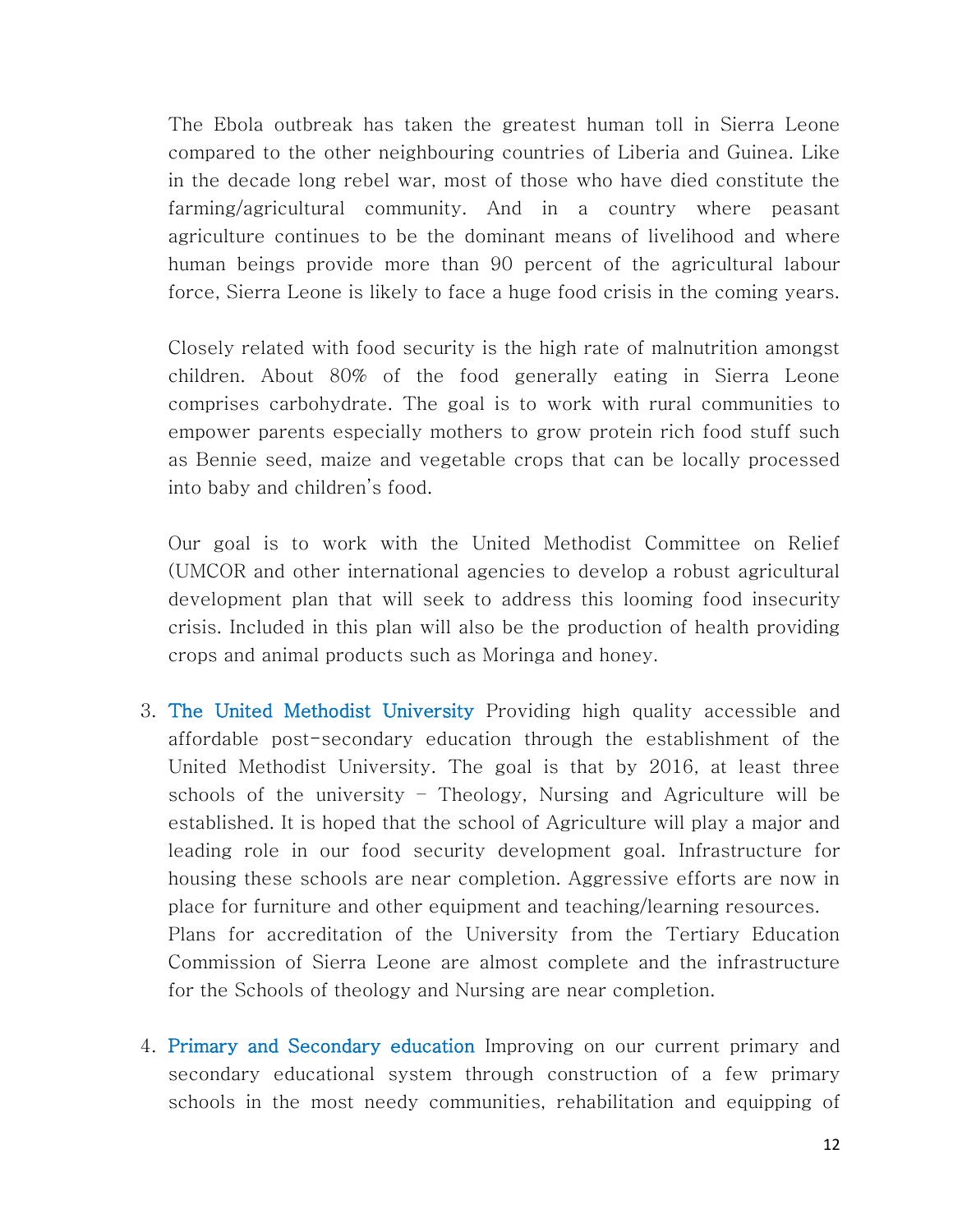existing structures, establishment of school libraries, teacher training, school feeding program (in the poorest rural communities), chaplaincy and counselling programs. We will continue our ongoing emphasis on Girl Child education.

With the pronouncement by Government of reopening of schools in March 2015, our goal is to engage the key stake holders in our primary and secondary education system – heads of schools, teachers, pupils, parents and government to engage in a massive Ebola Prevention Preparedness Education program (EPPE). The goal is to provide teachers and pupils with basic knowledge and skills in Ebola prevention including, but not limited to health education/sanitation, advocacy and the basic principles of prevention. Beginning March 2, 2015, intensive and intentional Ebola prevention training involving primary and secondary school teachers will be organized at both district and regional levels to get the school administrations adequately prepared to detect and handle any likely case of Ebola in the school system.

5. Engaging in radical evangelism, church planting and Lay and Clergy leadership development. In the last six years, the United Methodist Church has engaged in a radical expansion program that has led to the creation of new congregations in all the fourteen political Districts in the country. This expansion includes places of worship, schools, health facilities and various community development projects. However, such an expansion requires a robust cadre of trained and qualified personnel to provide ongoing leadership for these new initiatives. The goal is to equip lay and clergy with the needed skills and expertise that will enable them keep these ministries going through community participation and ownership. Leadership training opportunities will be provided through formal college and university training as well as seminars and workshops at home and abroad. For the next three years (2015-2017) our leadership development goals will focus on theological education, teacher education, health education (Nurses and doctors) and social work (communication, community development and advocacy work).

In addition, we will also vigorously pursue the construction of four new places of worship in the following communities – Lunsar, Kambia, Boijibu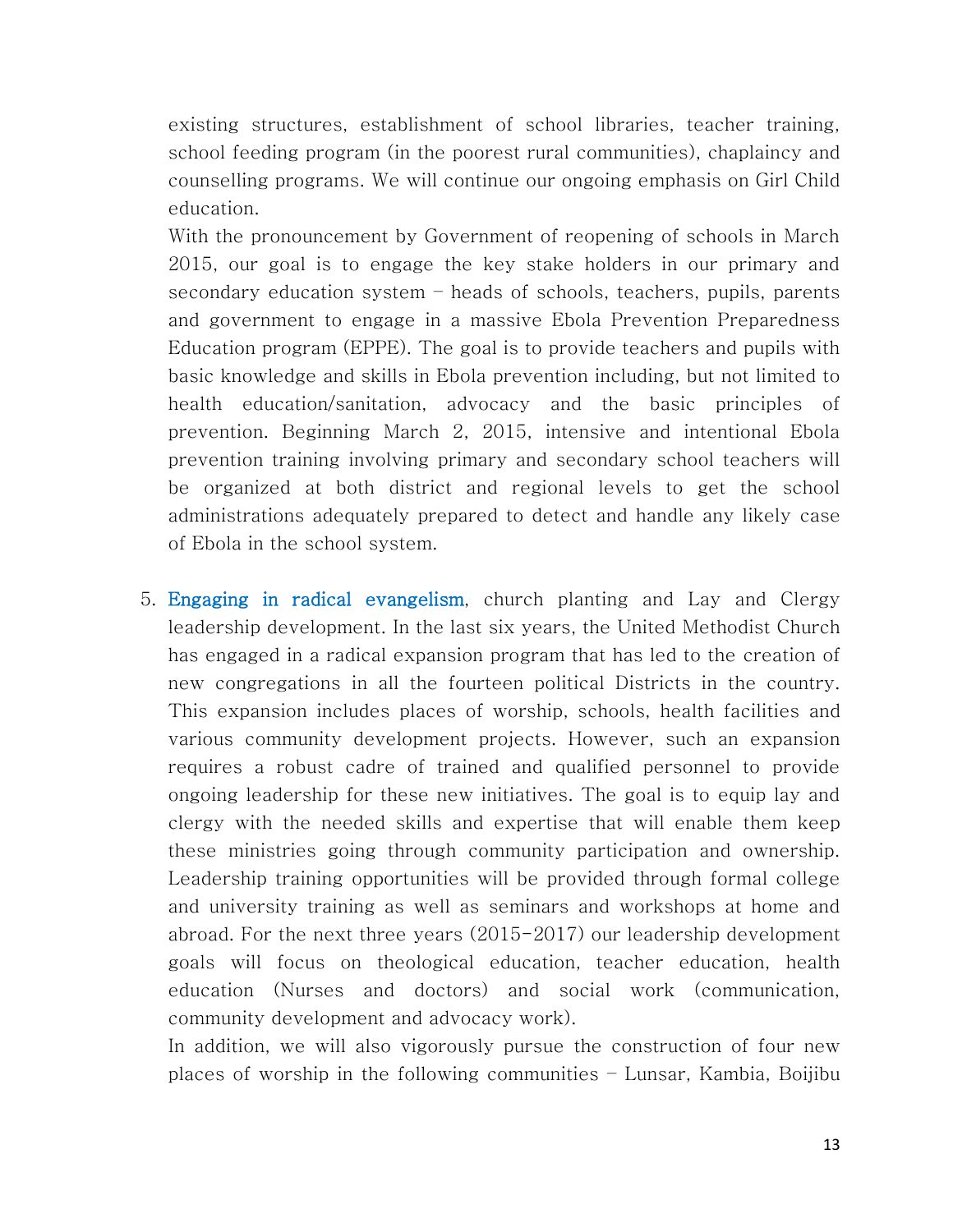and Ma Siaka. Two of these places of worship are already under construction with plans to complete them by end of this year.

The need for a boat to service the Bothe District is urgent. Bonthe is an Island and ministry to this district and the many united Methodist village communities which can only be assessed by sea has been a great challenge. It is our hope that by the end of this year, we will be able to buy a sea worthy boat that enhance evangelism and administration in the district.

6. Children, youth and Young Adults In addition to our ongoing ministries to children and youth, we shall seek to develop other life transforming ministries for children, youth, young men and young women. These will include ministries to children orphaned by Ebola, improve our current Sunday school programs, develop an intentional child protection policy/program, organize the United Methodist youth/young adults volunteer corps (UMYVC), Youth internship programs (YIP) and a United Methodist technical/vocational training program. Advocacy programs targeting child trafficking, child labour, and access to education will be integral components of our children's ministry.

With schools closed for almost one year (May 2014 to February 2015), there has been a high rate of teenage pregnancy all over the country. This is due to two main factors;

- Many of the children lost their parents and had no one to care for them. The female teenagers therefore became victims of neglect and abuse resulting to the high rate of pregnancy among them.
- With the long period out of school and with many parents living their children unaccompanied, the female teenagers became vulnerable to abuse by both adults and their own peers often leading to pregnancy.

Our goal is to design an appropriate program that will get these children back to school when the deliver their babies as well as take care of the babies.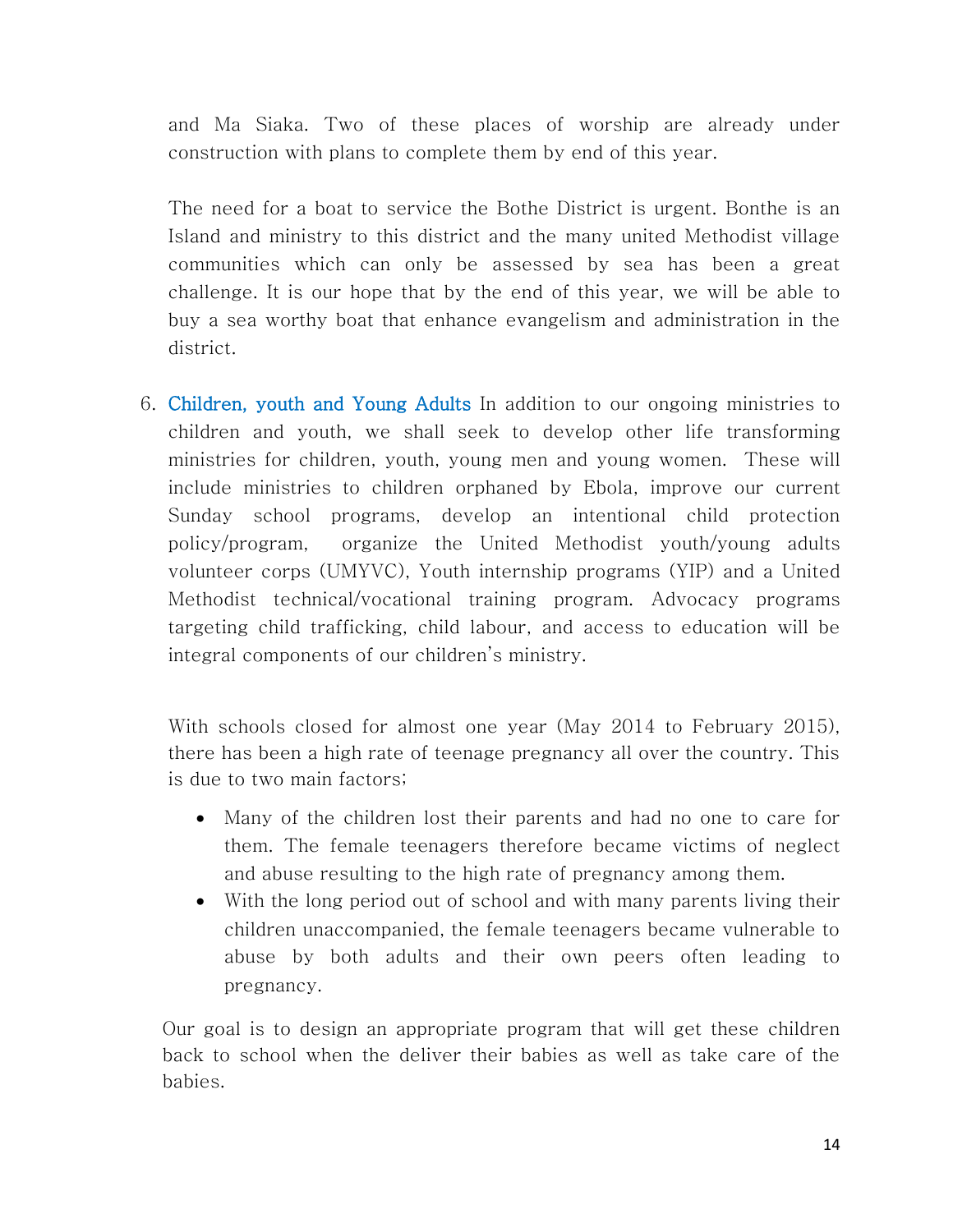With regards to children orphaned by Ebola, our goal is to establish an Orphanage in Kailahun to cater for orphans in Kailahun and Kenema. The service may be extended to orphans in other districts depending on financial resources and need. This will be the second orphanage established by the United Methodist Church in Sierra Leone. The first orphanage –Child Rescue Center in Bo - was established in 2000 to address the issue of war orphans.

Kailahun was the first and most hard hit district by Ebola. The United Methodist Church is well positioned to establish this life- saving ministry because we have already established a new mission station in Kailahun three years ago with an ordained elder who serves as our Associate Director of Evangelism and Church planting.

It is estimated that there are about 800 children orphaned by Ebola in Sierra Leone right now. Many of these children have no relatives to care for them because of the stigma of the disease. They fend for themselves and they are in desperate need of food shelter, education and health care. Their plight is compounded by the fact that adult sex offenders and even their peers take advantage of their vulnerability and sexually abuse them leading to the high increase in Teenage pregnancy in any communities in Sierra Leone.

The goal is to establish an orphanage or a temporary care/transit center for one year during which it is hoped the children will be reunified with relatives. However, those children who will not have relatives to care for them will be retained in the orphanage. A project proposal is already being developed for submission to prospective partners for the establishment of the Orphanage. We invite interested partners to journey with us in this life saving and life changing ministry.

The following data shows the geographical spread of Ebola orphans in Sierra Leone as at November 2014. As stated above, Kailahun and Kenema account for the most number of affected children who have lost either a single parent or both parents. The figures present a compelling reason for the church to rise and act by developing a life-saving ministry for these vulnerable children.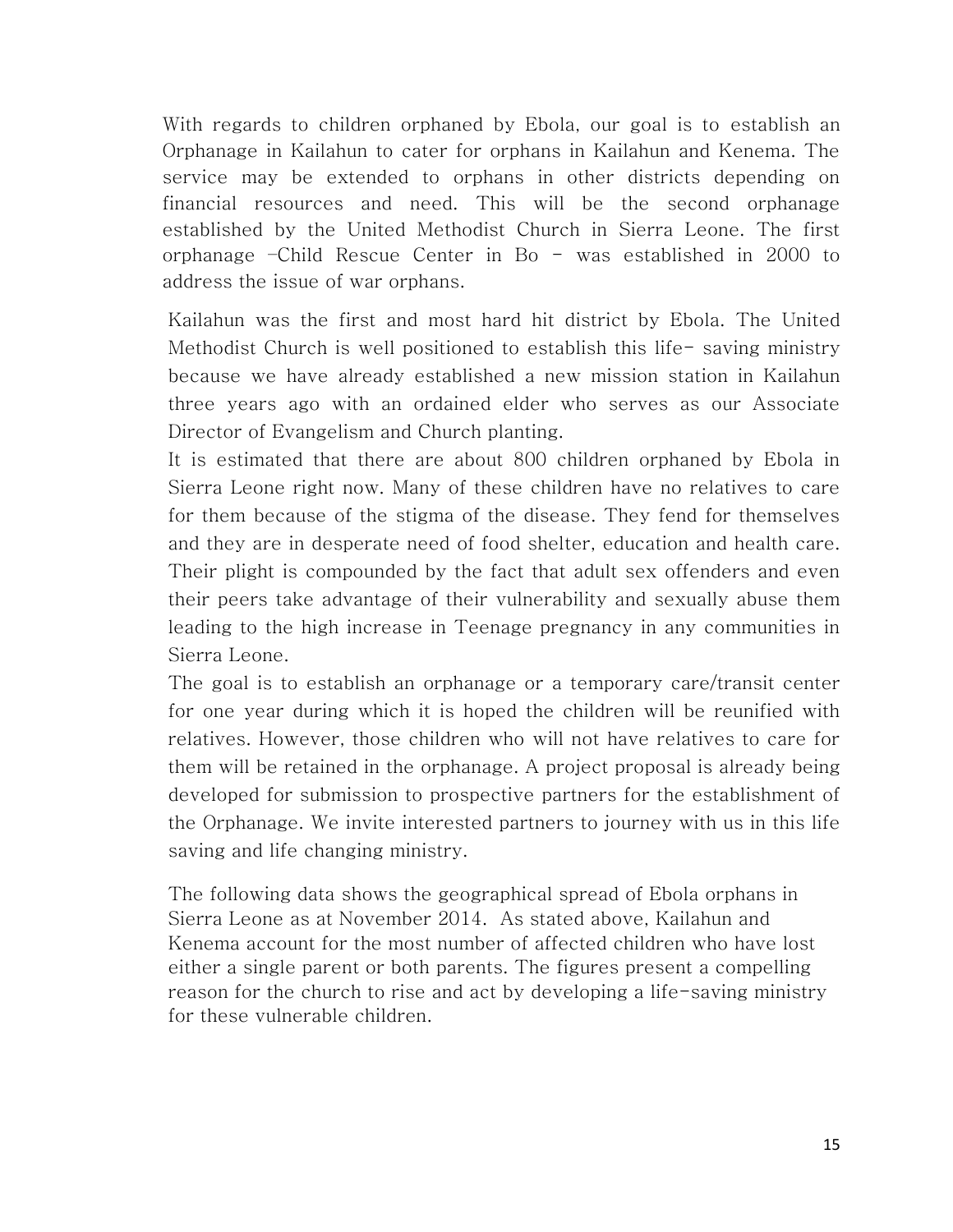#### **Ministry of Social Welfare, Gender and Children's Affairs/Partners Summary Report on the Rapid Registration of Ebola Affected Children Cumulative Ebola Affected Children Status Report as of 11/11/2014**

|                    |                      |                      |              |                    |              |                |                                |                   |                         |                                | <b>Confirmed Cases</b> |       |                        |                |                |                     |                   |                   |                  |                |             |                                  |                          |                               |
|--------------------|----------------------|----------------------|--------------|--------------------|--------------|----------------|--------------------------------|-------------------|-------------------------|--------------------------------|------------------------|-------|------------------------|----------------|----------------|---------------------|-------------------|-------------------|------------------|----------------|-------------|----------------------------------|--------------------------|-------------------------------|
|                    |                      | Affected<br>Children |              |                    |              |                | Confirmed                      |                   |                         | <b>Deceased</b>                |                        |       | In<br><b>Treatment</b> |                |                | <b>Discharged</b>   |                   |                   | Single<br>Orphan |                |             | <b>Double</b><br>Orphan          |                          |                               |
|                    |                      |                      |              | <b>Quarantined</b> |              |                |                                |                   |                         |                                |                        |       |                        |                |                |                     |                   |                   |                  |                |             |                                  |                          |                               |
|                    | Total                | <b>Boys</b>          | <b>Girls</b> | Total              | <b>Boys</b>  | <b>Girls</b>   | Total                          | <b>Boys</b>       | Girls                   | Total                          | <b>Boys</b>            | Girls | Total                  | <b>Boys</b>    | Girls          | Total               | <b>Boys</b>       | Girls             | Total            | <b>Boys</b>    | Girls       | Total                            | <b>Boys</b>              | Girls                         |
|                    |                      |                      |              |                    |              |                |                                |                   |                         |                                |                        |       |                        |                |                |                     |                   |                   |                  |                |             |                                  |                          |                               |
| <b>District</b>    | 22                   |                      | 10           | 19                 | 10           |                | $\overline{2}$                 |                   | $\mathbf{1}$            | $\mathbf{1}$                   |                        | $1\,$ |                        |                |                |                     |                   |                   | $\mathbf{1}$     |                | $\mathbf 1$ | $\mathbf{1}$                     |                          |                               |
| <b>Bo District</b> | $\mathbf{0}$         | 119                  | $\mathbf{1}$ | $\overline{0}$     | 5            | 85             | $\mathbf{0}$                   | 8                 | 2                       | 8                              | 6                      | 2     | $\overline{0}$         | $\mathbf 0$    | $\mathbf 0$    | $\overline{2}$      | 2                 | 0                 | 4                | 4              | 0           | 8                                | 9                        | 9                             |
|                    | 15                   |                      |              |                    |              |                | $6\phantom{1}$                 | 3                 | 3                       | $\mathbf{1}$                   |                        |       |                        |                |                | 5                   | $\overline{2}$    | $\overline{2}$    |                  |                |             | $1\,$                            |                          |                               |
| Bombali            | 6                    | 86                   | 70           | 89                 | 56           | 33             | 6                              | $\mathbf 0$       | 6                       | $\overline{4}$                 | 5                      | 9     | $\mathbf{1}$           | 1              | 0              | $\mathbf{1}$        | 4                 | $\overline{7}$    | $\mathbf 0$      | 0              | 0           | $\overline{2}$                   | $\overline{7}$           | 5                             |
|                    | 47                   |                      | 24           |                    |              |                | $\mathbf{1}$<br>$\overline{2}$ | 5                 | 6                       | $\overline{4}$                 | 2                      | 2     |                        |                |                | 7                   | 3                 | 4                 | $\mathbf{1}$     | 1              |             | $\overline{2}$<br>$\overline{2}$ | $\mathbf{1}$<br>0        | $\mathbf 1$<br>$\overline{2}$ |
| Kailahun           | 8                    | 234                  | 4            | 38                 | 14           | 24             | 3                              | 9                 | 4                       | 3                              | 3                      | 0     | $\overline{2}$         | $\mathbf{1}$   | $\mathbf{1}$   | 8                   | 5                 | 3                 | 3                | 0              | 3           | 8                                | 6                        | $\overline{2}$                |
|                    |                      |                      |              |                    |              |                |                                |                   |                         |                                |                        |       |                        |                |                |                     |                   |                   |                  |                |             | $\overline{2}$                   | $\mathbf{1}$             | $\mathbf 1$                   |
|                    | 40                   |                      | 22           | 12                 |              |                | 5                              | $\overline{2}$    | 2                       | $\overline{2}$                 | 1                      | 1     |                        |                |                | $\overline{2}$      | 1                 | 1                 |                  |                |             | $\overline{2}$                   | 0                        | $\overline{2}$                |
| Kenema             | $\overline{2}$       | 182                  | $\mathbf 0$  | $\mathbf{1}$       | 57           | 64             | $\mathbf 0$                    | $\overline{2}$    | 8                       | 9                              | $\overline{2}$         | 7     | $\mathbf 0$            | 0              | $\mathbf 0$    | $\mathbf{1}$        | 0                 | $\mathbf{1}$      | $\mathbf{0}$     | $\mathbf 0$    | $\mathbf 0$ | $\overline{7}$                   | $\mathbf{1}$             | 6                             |
| Kono               | 78                   | 34                   | 44           | 77                 | 34           | 43             | $\mathbf{1}$                   | $\mathbf 0$       | $\mathbf{1}$            | $\mathbf{1}$                   | 0                      | 1     | $\mathbf{0}$           | 0              | $\mathbf 0$    | $\mathbf{0}$        | 0                 | $\mathbf 0$       | $\overline{2}$   | $\overline{2}$ | 0           | $\mathbf{1}$<br>3                | 6                        | 7                             |
|                    | 12                   |                      |              |                    |              |                | $\overline{a}$                 | $\overline{2}$    | $\mathbf{1}$            | $\mathbf{1}$                   | $\mathbf{1}$           |       | $\mathbf{1}$           |                |                | $\mathbf{1}$        |                   |                   |                  |                |             |                                  |                          |                               |
| Moyamba            | 8                    | 60                   | 68           | 70                 | 32           | 38             | $\overline{2}$                 | 3                 | 9                       | $\overline{7}$                 | 0                      | 7     | $\overline{4}$         | 7              | $\overline{7}$ | $\mathbf{1}$        | 6                 | 5                 | $\overline{2}$   | 0              | 2           | 8                                | 3                        | 5                             |
|                    | 38                   |                      | 18           | 30                 | 16           | 14             | $\mathbf{1}$                   |                   | $\mathbf{1}$            |                                |                        |       |                        |                |                | $\mathbf{1}$        |                   |                   |                  |                |             | 8                                | 5                        | 3                             |
| Port Loko          | $\overline{2}$       | 194                  | 8            | $\overline{7}$     | $\mathbf 0$  | $\overline{7}$ | $\overline{7}$                 | $\overline{7}$    | 0                       | $\mathbf 0$                    | 0                      | 0     | $6\phantom{1}6$        | 4              | $\overline{2}$ | $\mathbf{1}$        | 3                 | 8                 | 3                | $\mathbf{1}$   | 2           | 8                                | 4                        | 4                             |
| Pujehun            | 20<br>$\overline{4}$ | 100                  | 10<br>4      | 18<br>6            | 92           | 94             | $\mathbf{1}$                   | $\mathbf 0$       | 1                       | $\mathbf 0$                    | 0                      | 0     | $\mathbf{1}$           | 0              | $\mathbf{1}$   | $\mathbf{0}$        | 0                 | 0                 | 9                | 4              | 5           | $\mathbf{1}$<br>5                | $\mathbf{1}$<br>$\Omega$ | 5                             |
|                    | 53                   |                      | 26           | 46                 | 24           | 22             | $6\phantom{1}$                 | $\overline{2}$    | 3                       | $\mathbf{1}$                   |                        |       |                        |                |                | $\overline{3}$      | $\mathbf{1}$      | $\overline{2}$    | $\mathbf{1}$     | $\mathbf 1$    |             | 9                                | $\overline{4}$           | 4                             |
| Tonkolili          | $\overline{3}$       | 270                  | 3            | 5                  | $\mathbf{1}$ | 4              | $\mathbf{0}$                   | 6                 | 4                       | 3                              | 8                      | 5     | 8                      | 3              | 5              | 9                   | 5                 | 4                 | 7                | 0              | 7           | $\mathbf{1}$                     | 6                        | 5                             |
| Western            | 19                   |                      |              | 11                 |              |                | $\overline{3}$                 | $\mathbf{1}$      | $\mathbf 1$             | $\mathbf{1}$                   |                        |       |                        |                |                | $\mathbf{1}$        |                   | $\mathbf 1$       | $\overline{1}$   |                |             | $\overline{3}$                   | $\overline{2}$           | $\mathbf{1}$                  |
| Area Rural         | 5                    | 109                  | 86           | 5                  | 63           | 52             | $6\phantom{1}6$                | 9                 | $\overline{7}$          | $\mathbf{1}$                   | 9                      | 2     | 8                      | 3              | 5              | $\overline{7}$      | 7                 | 0                 | 0                | 8              | 2           | $\mathbf{1}$                     | $\mathbf{1}$             | 0                             |
| Western            |                      |                      |              |                    |              |                |                                |                   |                         |                                |                        |       |                        |                |                |                     |                   |                   |                  |                |             |                                  |                          |                               |
| Area               | 48                   |                      | 24           | 38                 | 18           | 19             | 6                              | 3                 | 3                       | $\overline{2}$                 |                        | 1     | $\mathbf{1}$           |                |                | 3                   | 1                 | 1                 | $\mathbf{1}$     |                | 1           | 3                                | 2                        | $\mathbf{1}$                  |
| Urban              | $\overline{0}$       | 237                  | 3            | 3                  | 7            | 6              | $\overline{4}$                 | 3                 | 1                       | $\overline{2}$                 | 9                      | 3     | $\mathbf{1}$           | 7              | $\overline{4}$ | $\mathbf{1}$        | 7                 | 4                 | 9                | 5              | 4           | 8                                | $\overline{2}$           | 6                             |
| Bonthe             | 51                   | 25                   | 26           | 51                 | 25           | 26             | $\mathbf{0}$                   | 0                 | 0                       | $\mathbf{0}$                   | 0                      | 0     | $\mathbf{0}$           | 0              | 0              | $\mathbf{0}$        | 0                 | 0                 | 0                | 0              | 0           | $\mathbf{0}$                     | 0                        | 0                             |
|                    | 17                   |                      |              | 17                 |              |                |                                |                   |                         |                                |                        |       |                        |                |                |                     |                   |                   |                  |                |             | $\overline{2}$                   | $\mathbf{1}$             | $\mathbf{1}$                  |
| Kambia             | 6                    | 99                   | 77           | 3                  | 96           | 77             | 3                              | 3                 | 0                       | $\overline{2}$                 | $\overline{2}$         | 0     | $\mathbf{1}$           | 1              | $\mathbf 0$    |                     |                   |                   |                  |                |             | 6                                | 3<br>3                   | 3                             |
| Grand              | 34                   | 174                  | 17           | 22                 | 11           | 11             | $\overline{4}$<br>8            | $\mathbf{2}$<br>3 | $\overline{2}$<br>5     | $\mathbf{1}$<br>$\overline{7}$ | 8                      | 8     | 5                      | $\overline{2}$ | $\overline{2}$ | $\overline{2}$<br>6 | $\mathbf{1}$<br>1 | $\mathbf{1}$<br>4 | 8                | 4              | 4           | $\overline{7}$<br>9              | 9                        | 3<br>9                        |
| <b>Total</b>       | 83                   | 9                    | 34           | 65                 | 62           | 03             | 3                              | $\mathbf{0}$      | $\overline{\mathbf{3}}$ | $\mathbf{0}$                   | $\overline{a}$         | 6     | $\overline{2}$         | $\overline{7}$ | 5              | $\mathbf{1}$        | 9                 | $\overline{2}$    | 9                | 4              | 5           | 5                                | 8                        | $\overline{7}$                |

7. Internet facility One of our major priorities in the next one year is to create an internet capable infrastructure throughout the conference. Our first priority is to provide all our ten District Superintendents with lap tops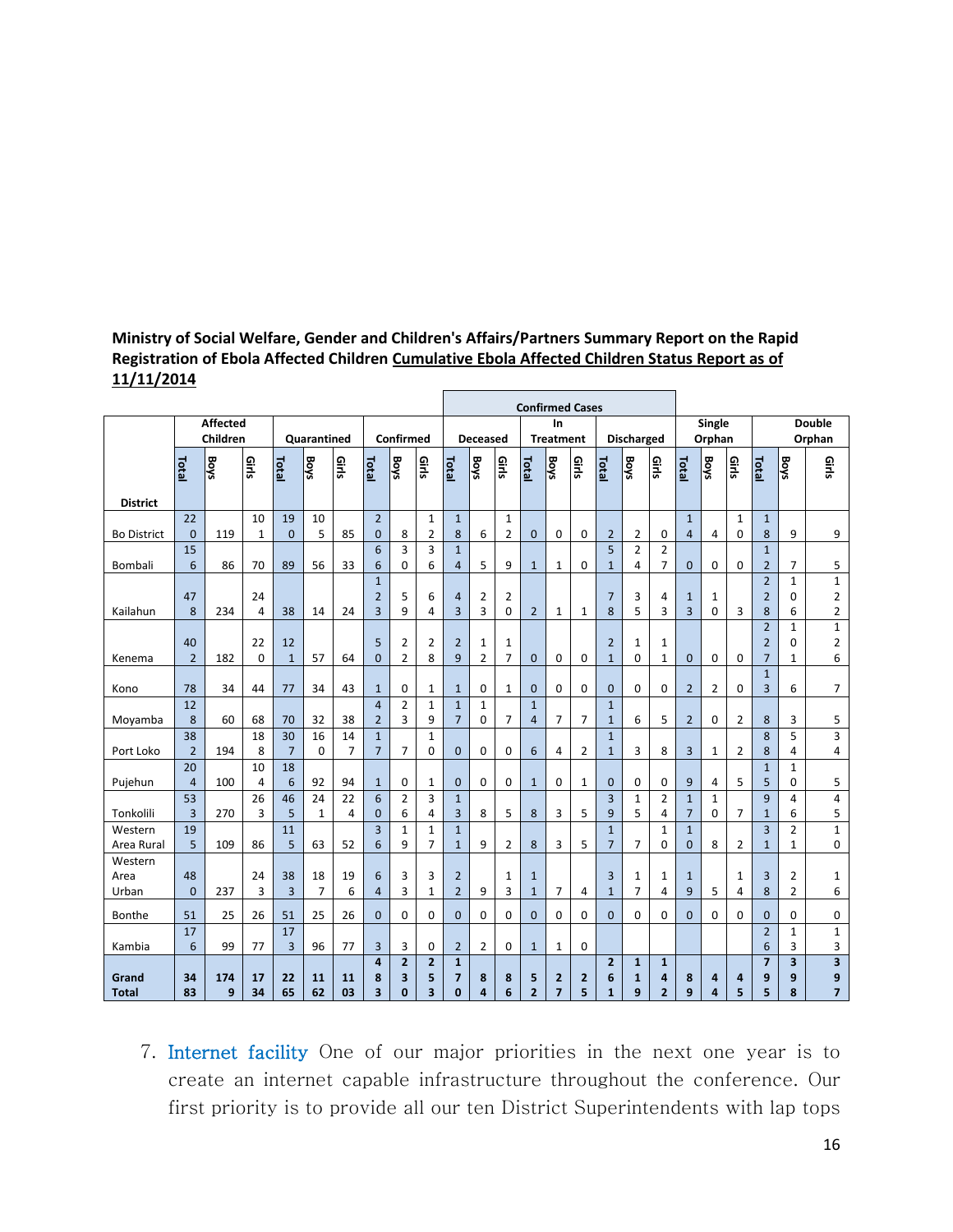and an internet modem so they are able to connect with their pastors and congregations and with the conference head office.

Second, by the end of the year (2015), the UMC headquarters office will be relocating to a very spacious facility in the West end of Freetown. The plan is to make this building internet capable by installing a very effective Wi-Fi internet service. Our plan is to work with the United Methodist Communications to bring the dream to fruition.

- 8. New Government policy on Employment The recent minimum wage rate policy imposed by government will have a crippling effect on the already fragile financial position in the conference. The minimum wage rate announced by Government which came into effect January 1, 2015 is LE 500,000 (\$100) per month). This has completely thrown our budget over board and with the value of the US dollar rapidly rising over and above the Leone, the situation might lead us into a serious crisis. For example , with the new salary raise;
- Pastors' salaries have jumped from LE 36,506,000 (\$8,000) to LE 79,906,000 (\$17,000) per Month an increase of about 100%.
- Staff salaries at the UMC headquarters have jumped from LE 11,609,000 (\$2,500) to LE 23,838,000 (\$4,500) per month resulting in an increase of about 100%.
- Evangelists/Lay pastors' salaries have jumped from LE 5,075,000 (\$1,127) to LE 16,500,000 (\$3,600) per month, an increase of about 300%.

With our sources of income remaining the same, this is certainly huge financial burden that conference cannot cope with.

Our conference finance committee has proposed some recommendations including termination of service of workers so that we can only employ workers who we can pay at the end of the month. This will mean putting people out of job. It will also mean closing down some of our new mission areas where ministries are already flourishing. This is the last thing we would want to do as a church but we may be forced by circumstances beyond our control to do so.

In pursuant of these goals, we hope to engage every United Methodist congregation, heads of various ministries/programs/departments and our international mission partners in developing strategies for effective implementation of the above goals. It is hoped that the above goals will